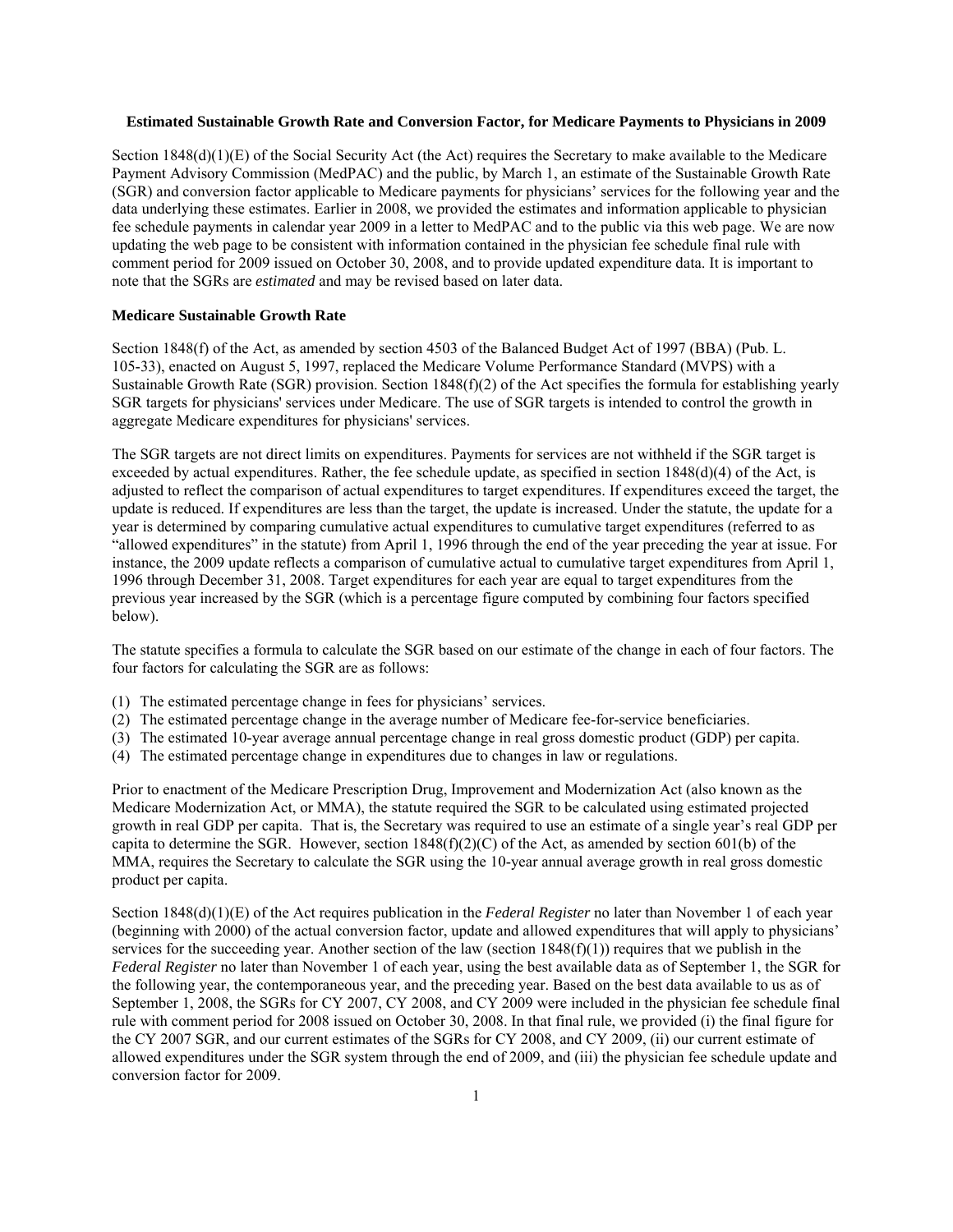Table 1 shows our current estimates of the aforementioned SGRs.

 $\overline{a}$ 

| Table 1. Current estimates of SGRs for C 1 2007, C 1 2006, and C 1 2009 |          |          |          |
|-------------------------------------------------------------------------|----------|----------|----------|
|                                                                         | CY 2007  | CY 2008  | CY 2009  |
| Factor 1: Increase in Fees                                              | $2.0\%$  | 1.4%     | $2.1\%$  |
| Factor 2: Increase in Enrollment                                        | $-2.0\%$ | $-3.2\%$ | $-0.2\%$ |
| Factor 3: Increase in 10-year moving average Real Per Capita GDP        | 1.8%     | 1.6%     | 1.2%     |
| Factor 4: Increase due to changes in Law or Regulations                 | $1.7\%$  | 3.5%     | 4.2%     |
| Total Sustainable Growth Rate                                           | 3.5%     | $3.2\%$  | 7.4%     |

# **Table 1. Current Estimates of SGRs for CY 2007, CY 2008, and CY 2009**

There may be differences between the initial estimate of the SGR for a year, a subsequent reestimate based on later data, and the final revision once the year is complete. Section 1848(f)(3) of the statute, as amended by section 211 of the BBRA, requires the adjustment of prior years' SGR component factors, to reflect later data, beginning with the SGR for FY 2000. The statute requires the final revision to the SGR for a given year be done the following year. Thus, consistent with the statute, we made the final revisions to the CY 2007 SGR in the physician fee schedule final rule with comment period issued October 30, 2008. The two SGR elements that have exhibited the most volatility have been the fee-for-service enrollment numbers and real gross domestic product per capita.<sup>[1](#page-1-0)</sup>

The MVPS/SGR targets for periods prior to CY 2007 are considered to be final. These targets are listed in Table 2 below. The MVPS applied for FY 1990 through FY 1997. The SGR applied beginning with FY 1998. Figures reflect a weighted average MVPS for FY 1991 through FY 1993 when there were two different MVPSs (one for surgical services, and one for all other services) and for FY 1994 through FY 1997 when there were three different MVPSs (for surgical services, primary care services, and all other services).

|                | Table 2 Filysiciali MVF5 / SUR |  |
|----------------|--------------------------------|--|
| Year           | Physician MVPS / SGR           |  |
| FY 1990        | 9.1%                           |  |
| FY 1991        | 7.3%                           |  |
| FY 1992        | 10.0%                          |  |
| FY 1993        | 10.0%                          |  |
| FY 1994        | 9.4%                           |  |
| FY 1995        | 7.5%                           |  |
| FY 1996        | 1.8%                           |  |
| FY 1997        | $-0.3%$                        |  |
| FY 1998        | 3.2%                           |  |
| FY 1999        | 4.2%                           |  |
| FY 2000        | $6.9\%$                        |  |
| <b>CY 2000</b> | 7.3%                           |  |
| CY 2001        | 4.5%                           |  |
| CY 2002        | 8.3%                           |  |
| CY 2003        | 7.3%                           |  |
| CY 2004        | 6.6%                           |  |
| CY 2005        | 4.2%                           |  |
| CY 2006        | 1.5%                           |  |
| CY 2007        | 3.5%                           |  |

# **Table 2 Physician MVPS / SGR**

<span id="page-1-0"></span> $<sup>1</sup>$  We note that more recent data on these two elements are available during a year on several web sites. The latest measurements of real GDP for</sup> a quarter is available from the home page for the Bureau of Economic Analysis of the Department of Commerce (www.bea.doc.gov). Population figures are available from the home page for the Census Bureau (www.census.gov). Real GDP per capita can be calculated from these figures. In April of each year, when our Office of the Actuary puts the Trustees Report on the CMS Home page, we also post the projections of total Medicare Part B enrollment and of Medicare managed care enrollment for the current and subsequent calendar years, as well as for the preceding calendar year, consistent with the Trustees Report. Medicare fee-for-service enrollment could be determined from these figures.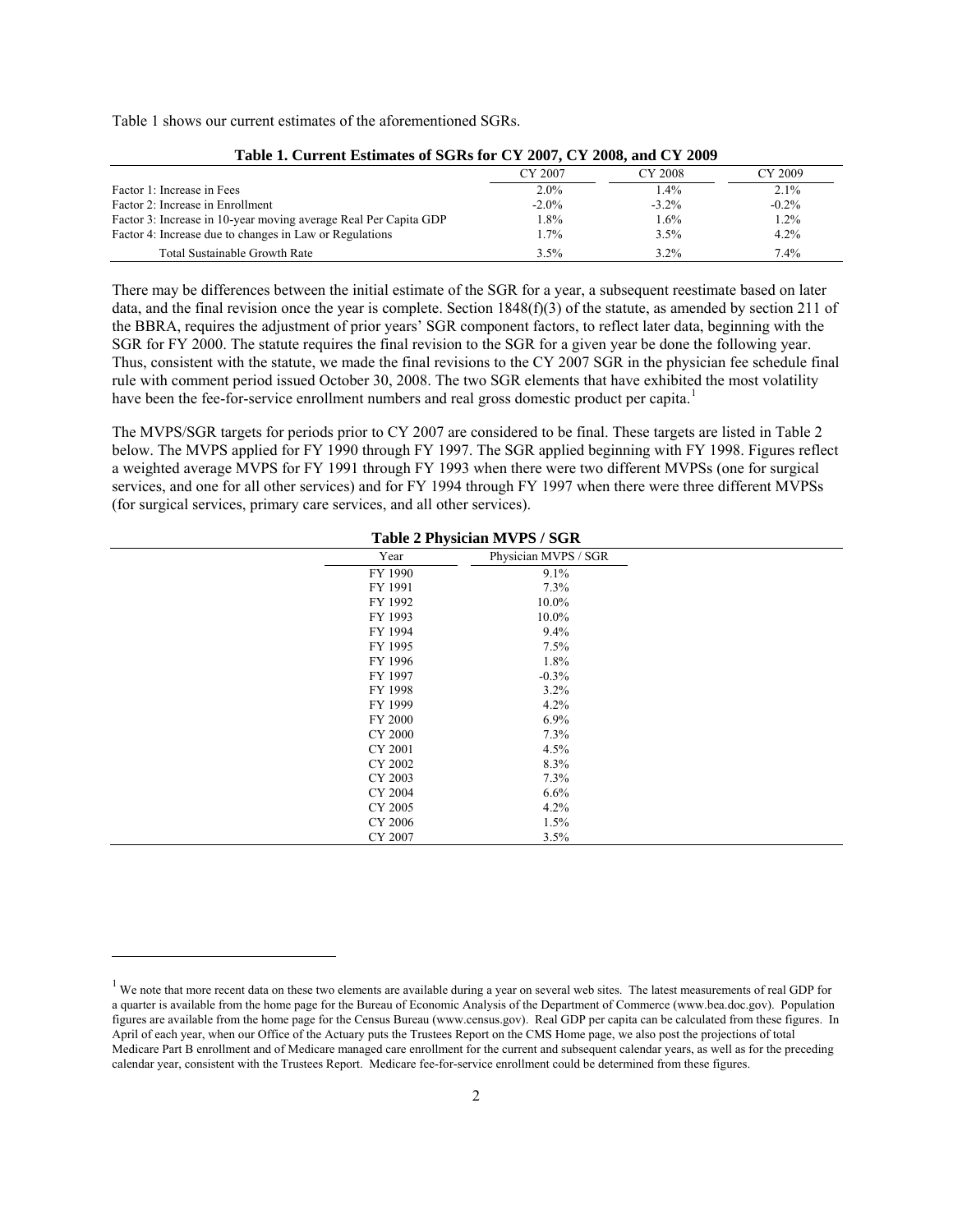#### **Allowed Expenditures for Physicians' Services**

Section 1848(d)(3)(C) of the Act defines allowed expenditures for the period April 1, 1996 through March 31, 1997 to be equal to actual expenditures for physicians' services during that period as estimated by the Secretary. Annual allowed expenditures for subsequent periods are equal to annual allowed expenditures for the previous year increased by the SGR. The BBRA provided for a transition from a fiscal year to a calendar year SGR system. Beginning with CY 2000, the SGR is determined on a calendar year basis. We have described this transition in a notice that appeared in the *Federal Register* on April 10, 2000.

Table 3 shows quarterly allowed expenditures and cumulative allowed expenditures for the period from April 1, 1996 through December 31, 2009. (The table shows quarterly allowed expenditures for physicians' services to reflect any seasonality, which may occur in expenditures for physicians' services over a year.) We provide more information below on how quarterly figures are combined to determine allowed expenditures for a year.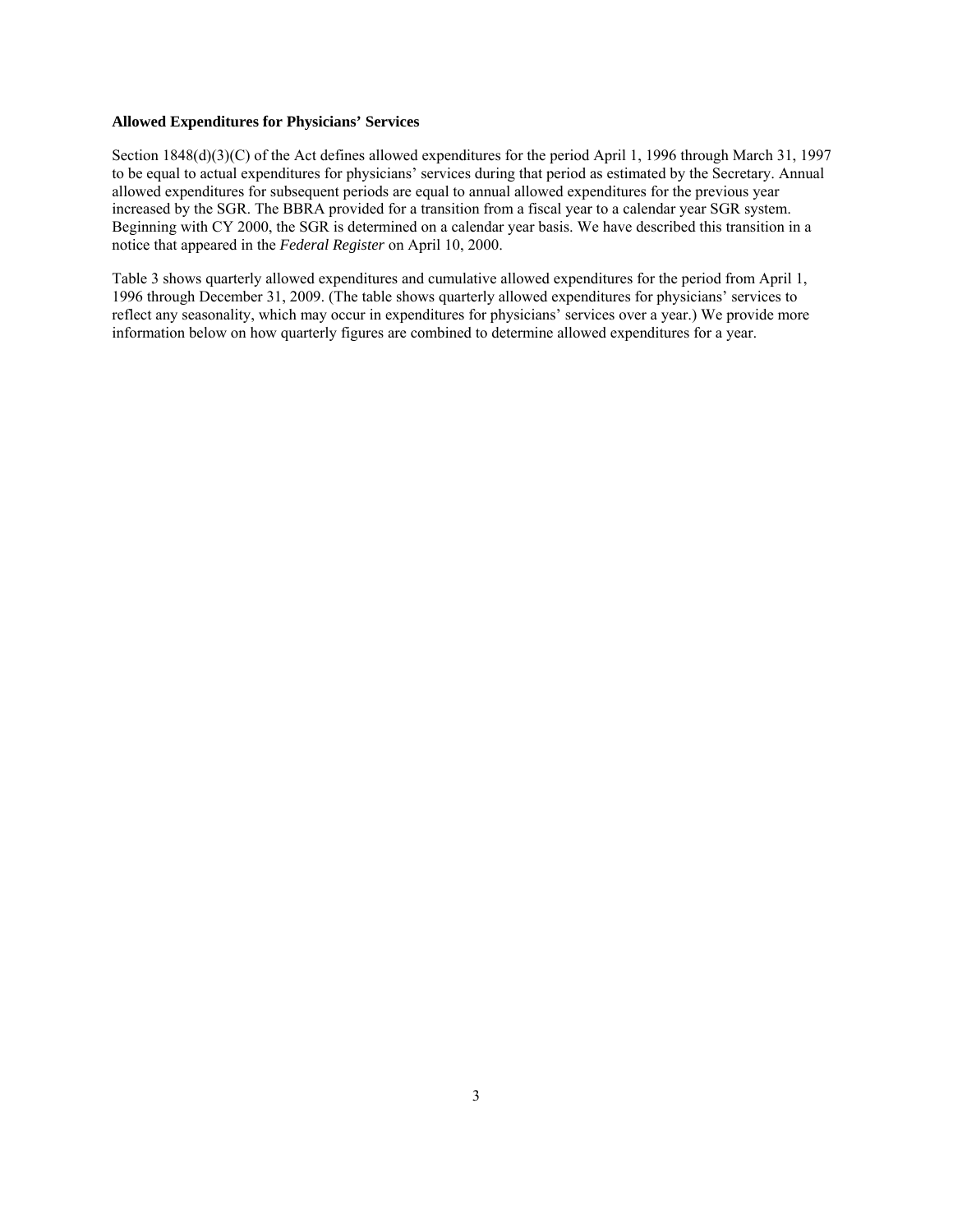| Quarter | Applicable<br><b>SGR</b> | Quarterly Allowed Expenditures <sup>2</sup><br>[in billions]                                                                            | Cumulative Allowed<br>Expenditures <sup>3</sup><br>[in billions] |
|---------|--------------------------|-----------------------------------------------------------------------------------------------------------------------------------------|------------------------------------------------------------------|
| 2Q1996  |                          | \$12.4                                                                                                                                  | \$12.4                                                           |
| 3Q1996  |                          | \$12.0                                                                                                                                  | \$24.3                                                           |
| 4Q1996  |                          | \$12.2                                                                                                                                  | \$36.6                                                           |
| 1Q1997  |                          | \$12.3                                                                                                                                  | \$48.9                                                           |
| 2Q1997  | 3.2%                     | \$12.7                                                                                                                                  | \$61.7                                                           |
| 3Q1997  | 3.2%                     | \$12.4                                                                                                                                  | \$74.0                                                           |
| 4Q1997  | 3.2%                     | \$12.6                                                                                                                                  | \$86.7                                                           |
| 1Q1998  | 3.2%                     | \$12.7                                                                                                                                  | \$99.4                                                           |
| 2Q1998  | 4.2%                     | \$13.3                                                                                                                                  | \$112.7                                                          |
| 3Q1998  | 4.2%                     | \$12.9                                                                                                                                  | \$125.6                                                          |
| 4O1998  | 4.2%                     | \$13.2                                                                                                                                  | \$138.7                                                          |
| 1Q1999  | 4.2%                     | \$13.3                                                                                                                                  | \$152.0                                                          |
| 2Q1999  | 6.9%                     | \$14.2                                                                                                                                  | \$166.2                                                          |
| 3Q1999  | 6.9%                     | \$13.8                                                                                                                                  | \$180.0                                                          |
| 4Q1999  | 6.9%                     | \$14.1                                                                                                                                  | \$194.0                                                          |
| 1Q2000  | 7.3%                     | \$14.2                                                                                                                                  | \$208.3                                                          |
| 2Q2000  | 7.3%                     | \$15.2                                                                                                                                  | \$223.5                                                          |
| 3Q2000  | 7.3%                     | \$14.8                                                                                                                                  | \$238.3                                                          |
|         | 7.3%                     |                                                                                                                                         |                                                                  |
| 4Q2000  |                          | \$15.1                                                                                                                                  | \$253.4<br>\$268.3                                               |
| 1Q2001  | 4.5%                     | \$14.9                                                                                                                                  |                                                                  |
| 2Q2001  | 4.5%                     | \$15.9                                                                                                                                  | \$284.2                                                          |
| 3Q2001  | 4.5%                     | \$15.4                                                                                                                                  | \$299.6                                                          |
| 4Q2001  | 4.5%                     | \$15.8                                                                                                                                  | \$315.4                                                          |
| 1Q2002  | 8.3%                     | \$16.1                                                                                                                                  | \$331.5                                                          |
| 2Q2002  | 8.3%                     | \$17.2                                                                                                                                  | \$348.8                                                          |
| 3Q2002  | 8.3%                     | \$16.7                                                                                                                                  | \$365.5                                                          |
| 4Q2002  | 8.3%                     | \$17.1                                                                                                                                  | \$382.6                                                          |
| 1Q2003  | 7.3%                     | \$17.3                                                                                                                                  | \$399.9                                                          |
| 2Q2003  | 7.3%                     | \$18.5                                                                                                                                  | \$418.4                                                          |
| 3Q2003  | 7.3%                     | \$17.9                                                                                                                                  | \$436.3                                                          |
| 4Q2003  | 7.3%                     | \$18.3                                                                                                                                  | \$454.6                                                          |
| 1Q2004  | 6.6%                     | \$18.4                                                                                                                                  | \$473.1                                                          |
| 2Q2004  | 6.6%                     | \$19.7                                                                                                                                  | \$492.8                                                          |
| 3Q2004  | 6.6%                     | \$19.1                                                                                                                                  | \$511.9                                                          |
| 4Q2004  | 6.6%                     | \$19.5                                                                                                                                  | \$531.5                                                          |
| 1Q2005  | 4.2%                     | \$19.2                                                                                                                                  | \$550.7                                                          |
| 2Q2005  | 4.2%                     | \$20.6                                                                                                                                  | \$571.2                                                          |
| 3Q2005  | 4.2%                     | \$19.9                                                                                                                                  | \$591.2                                                          |
| 4Q2005  | 4.2%                     | \$20.4                                                                                                                                  | \$611.5                                                          |
| 1Q2006  | 1.5%                     | \$19.5                                                                                                                                  | \$631.0                                                          |
| 2Q2006  | 1.5%                     | \$20.9                                                                                                                                  | \$651.9                                                          |
| 3Q2006  | 1.5%                     | \$20.2                                                                                                                                  | \$672.1                                                          |
| 4Q2006  | 1.5%                     | \$20.7                                                                                                                                  | \$692.8                                                          |
| 1Q2007  | 3.5%                     | \$20.2                                                                                                                                  | \$713.0                                                          |
| 2Q2007  | 3.5%                     | \$21.6                                                                                                                                  | \$734.5                                                          |
| 3Q2007  | 3.5%                     | \$20.9                                                                                                                                  | \$755.5                                                          |
| 4Q2007  | 3.5%                     | \$21.4                                                                                                                                  | \$776.9                                                          |
| 1Q2008  | 3.2%                     | \$20.8                                                                                                                                  | \$797.7                                                          |
| 2Q2008  | 3.2%                     | \$22.3                                                                                                                                  | \$820.0                                                          |
| 3Q2008  | 3.2%                     | \$21.6                                                                                                                                  | \$841.6                                                          |
| 4Q2008  | 3.2%                     | \$22.1                                                                                                                                  | \$863.7                                                          |
|         |                          |                                                                                                                                         |                                                                  |
| 1Q2009  | 7.4%                     | \$22.4                                                                                                                                  | \$886.0                                                          |
| 202009  | 7.4%                     | \$23.9                                                                                                                                  | \$910.0                                                          |
| 3O2009  | 7.4%                     | \$23.2                                                                                                                                  | \$933.2                                                          |
| 4O2009  | 7.4%                     | \$23.7                                                                                                                                  | \$956.9                                                          |
|         |                          | As explained above, pursuant to the BBRA, the SGRs for FY2000, CY 2000, and all subsequent years are estimated and subsequently revised |                                                                  |

**Table 3. Summary of Allowed Expenditures for Physicians' Service[s1](#page-3-0)**

<span id="page-3-0"></span>twice, based on later data. The 2008 figures (based on the CY 2008 SGR), and the 2009 figures (based on the 2009 SGR) are estimated and may change based on more recent information which affects these SGRs.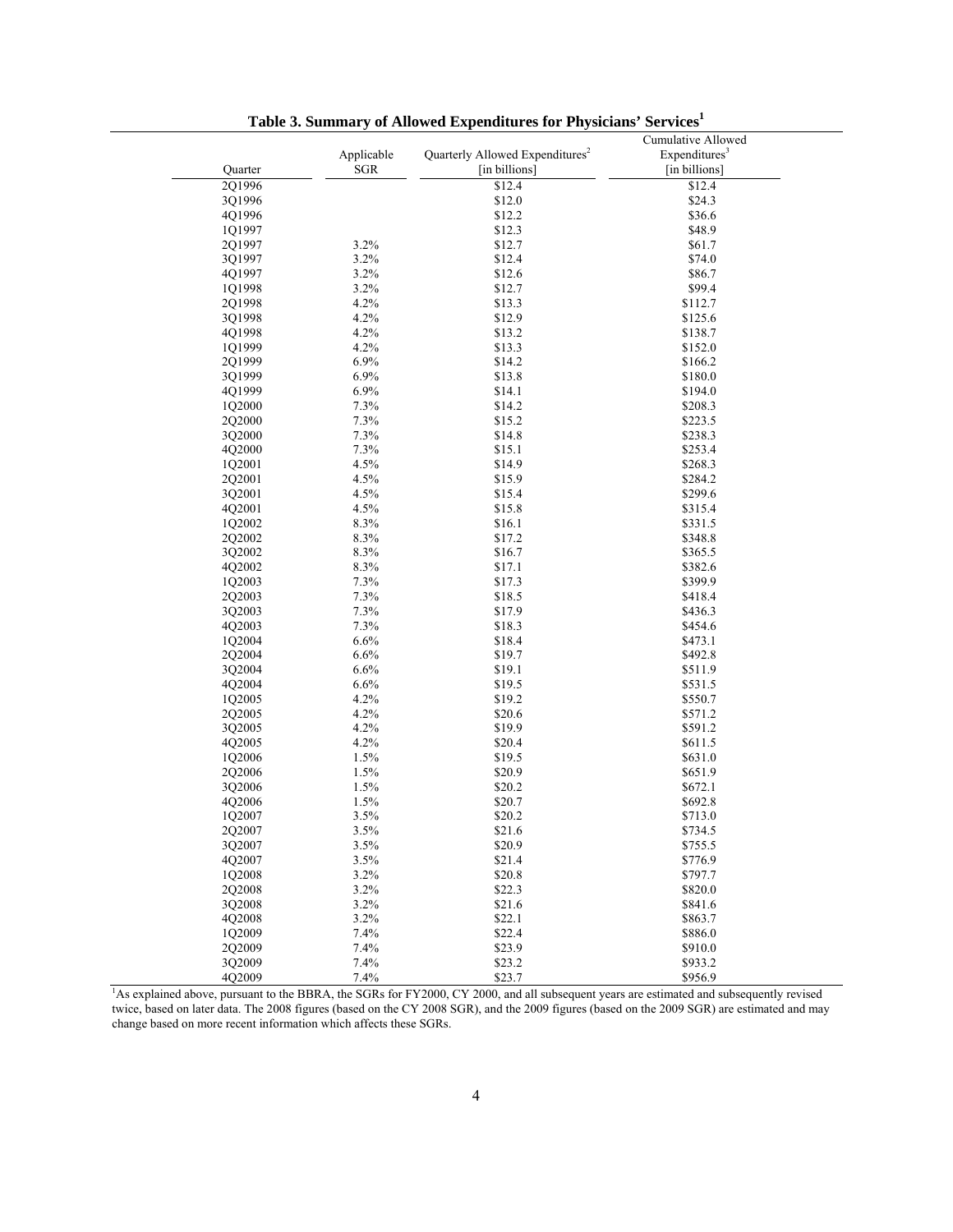<span id="page-4-0"></span>2 Allowed expenditures for a quarter (such as 4Q2009) are equal to allowed expenditures for the same quarter in the previous year (4Q2008 in this example) increased by the SGR for the year in which that quarter occurs (in this case, 7.4 percent). For example, quarterly allowed expenditures of \$23.7 billion in 4Q2009 are equal to quarterly allowed expenditures of roughly \$22.1 billion (4Q2008) increased by the SGR of 7.4 percent  $($23.7 billion = $22.1 billion x 1.074).$ 

<span id="page-4-1"></span> $^3$ Cumulative allowed expenditures for a quarter (such as 4Q 2009) are equal to the sum of cumulative allowed expenditures from the previous quarter for the same year (3Q2009) and quarterly allowed expenditures for that quarter. For example, cumulative allowed expenditures in 4Q2009 of \$956.9 billion are equal to the sum of cumulative allowed expenditures through 3Q2009 of \$933.2 billion and estimated allowed expenditures in 4Q2009 of \$23.7 billion (\$956.9 billion = \$933.2 billion + \$23.7 billion).

Note: Totals do not necessarily equal the sum of rounded components.

#### **Actual Expenditures for Physicians' Services**

Table 4 shows, on a quarterly basis from April 1, 1996 through June 30, 2008, actual expenditures and cumulative actual expenditures for the period. These expenditures represent allowed charges tabulated by the quarter in which the service was furnished. Since there is a lag between the date that the service is furnished and the date that the payment is made, the most recent quarters depict incomplete data. The total allowed charges for these quarters are estimated by approximating the level of completeness of the data. This approximation is determined using historical trends. We will update these amounts periodically when we have reasonably complete data (approximately 6 months after the end of a quarter). As we have described above, we are showing actual expenditures on a quarterly basis to reflect any seasonal variation in expenditures that occurs over the year.

Actual expenditures for periods beginning in 1998 are somewhat higher than in previous reports. In making updates to the list of procedures codes that are included in the SGR for measurement purposes, a number of new codes were discovered to have been inadvertently excluded in the measurement of actual expenditures starting in 1998. An additional six codes were omitted from the measurement of actual expenditures in 2005 and 2006 only, but have been included in actual expenditures since 2007. Therefore, the measurement of actual expenditures for 1998 through 2007 was lower than it should have been. Under Section 1848(d) of the Act, we must include these codes in the measurement of actual expenditures for historical, current, and future periods. Accordingly, the summary of actual expenditures under the SGR in Table 4 reflects all expenditures related to these inadvertently excluded codes.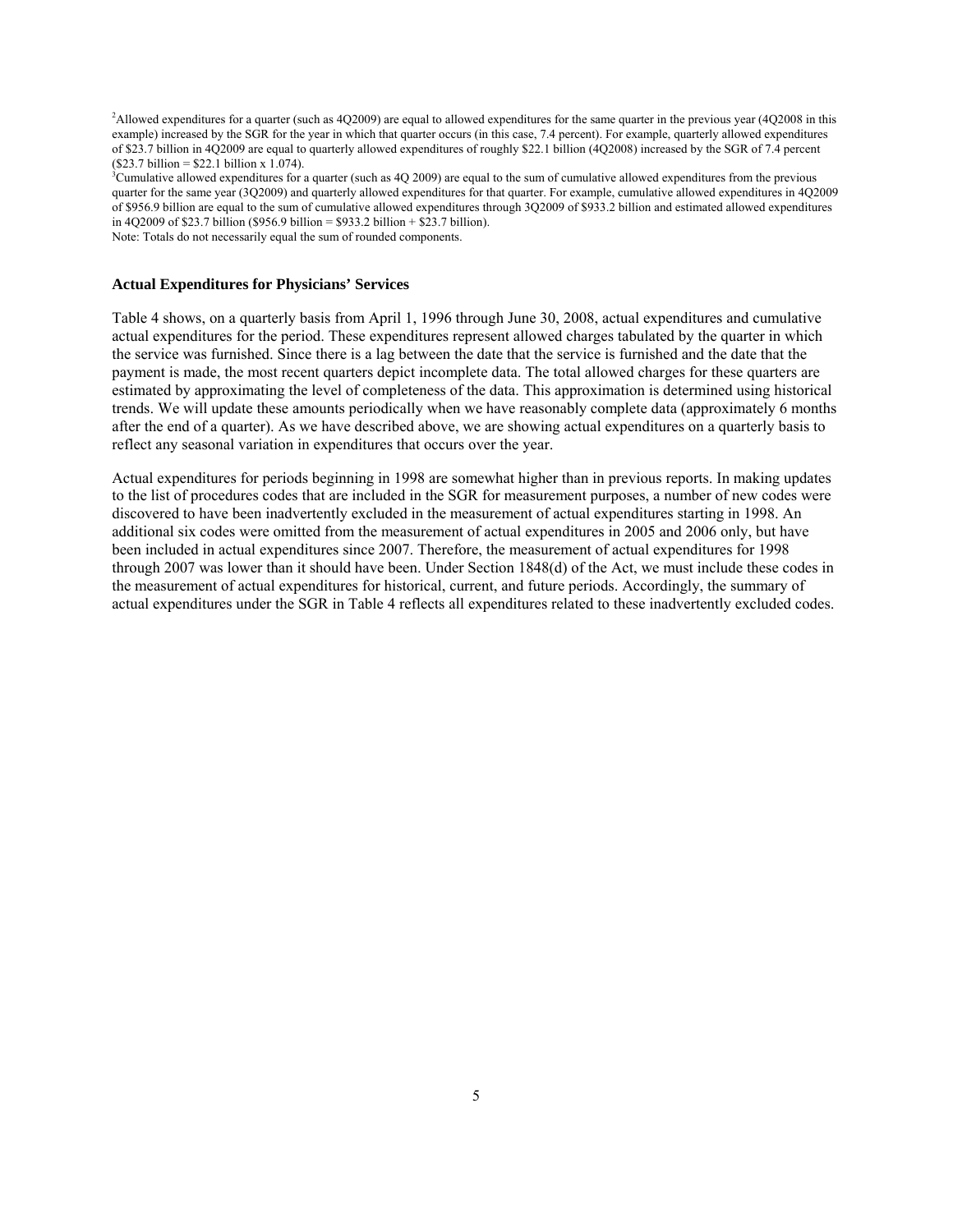|                  | <b>Benefits Processed</b> |              | Estimated                                                                                                                                  | Cumulative                      |
|------------------|---------------------------|--------------|--------------------------------------------------------------------------------------------------------------------------------------------|---------------------------------|
|                  | thru 6/30/08              | Approximate  | Total Expenditures <sup>1</sup>                                                                                                            | Total Expenditures <sup>1</sup> |
| Calendar Quarter | [in billions]             | Completeness | [in billions]                                                                                                                              | [in billions]                   |
| 201996           | \$12.4                    | 100.0%       | \$12.4                                                                                                                                     | \$12.4                          |
| 3Q1996           | \$12.0                    | 100.0%       | \$12.0                                                                                                                                     | \$24.3                          |
| 401996           | \$12.2                    | 100.0%       | \$12.2                                                                                                                                     | \$36.6                          |
| 1Q1997           | \$12.3                    | 100.0%       | \$12.3                                                                                                                                     | \$48.9                          |
| 201997           | \$12.6                    | 100.0%       | \$12.6                                                                                                                                     | \$61.5                          |
| 3Q1997           | \$12.2                    | 100.0%       | \$12.2                                                                                                                                     | \$73.6                          |
| 4Q1997           | \$12.2                    | 100.0%       | \$12.2                                                                                                                                     | \$85.8                          |
| 101998           | \$12.6                    | 100.0%       | \$12.6                                                                                                                                     | \$98.4                          |
| 2Q1998           | \$12.7                    | 100.0%       | \$12.7                                                                                                                                     |                                 |
| 3Q1998           | \$12.4                    |              | \$12.4                                                                                                                                     | \$111.1<br>\$123.4              |
|                  |                           | 100.0%       |                                                                                                                                            |                                 |
| 4Q1998           | \$12.6                    | 100.0%       | \$12.6                                                                                                                                     | \$136.0                         |
| 1Q1999           | \$13.2                    | 100.0%       | \$13.2                                                                                                                                     | \$149.2                         |
| 201999           | \$13.4                    | 100.0%       | \$13.4                                                                                                                                     | \$162.6                         |
| 3Q1999           | \$13.1                    | 100.0%       | \$13.1                                                                                                                                     | \$175.6                         |
| 4Q1999           | \$13.3                    | 100.0%       | \$13.3                                                                                                                                     | \$188.9                         |
| 1Q2000           | \$14.6                    | 100.0%       | \$14.6                                                                                                                                     | \$203.5                         |
| 2Q2000           | \$14.7                    | 100.0%       | \$14.7                                                                                                                                     | \$218.2                         |
| 3Q2000           | \$14.5                    | 100.0%       | \$14.5                                                                                                                                     | \$232.7                         |
| 4Q2000           | \$14.6                    | 100.0%       | \$14.6                                                                                                                                     | \$247.3                         |
| 1Q2001           | \$16.4                    | 100.0%       | \$16.4                                                                                                                                     | \$263.7                         |
| 2Q2001           | \$16.8                    | 100.0%       | \$16.8                                                                                                                                     | \$280.5                         |
| 3Q2001           | \$16.5                    | 100.0%       | \$16.5                                                                                                                                     | \$297.0                         |
| 4O2001           | \$17.0                    | 100.0%       | \$17.0                                                                                                                                     | \$314.1                         |
| 1Q2002           | \$17.3                    | 100.0%       | \$17.3                                                                                                                                     | \$331.4                         |
| 2Q2002           | \$18.1                    | 100.0%       | \$18.1                                                                                                                                     | \$349.4                         |
| 3Q2002           | \$18.0                    | 100.0%       | \$18.0                                                                                                                                     | \$367.4                         |
| 4Q2002           | \$18.2                    | 100.0%       | \$18.2                                                                                                                                     | \$385.6                         |
| 1Q2003           | \$18.9                    | 100.0%       | \$18.9                                                                                                                                     | \$404.5                         |
| 2Q2003           | \$19.9                    | 100.0%       | \$19.9                                                                                                                                     | \$424.4                         |
| 3O2003           | \$20.0                    | 100.0%       | \$20.0                                                                                                                                     | \$444.4                         |
| 4Q2003           | \$20.1                    | 100.0%       | \$20.1                                                                                                                                     | \$464.4                         |
| 1Q2004           | \$21.4                    | 100.0%       | \$21.4                                                                                                                                     | \$485.8                         |
| 2Q2004           | \$22.0                    | 100.0%       | \$22.0                                                                                                                                     | \$507.9                         |
| 3Q2004           | \$22.0                    | 100.0%       | \$22.0                                                                                                                                     | \$529.9                         |
| 4Q2004           | \$22.2                    | 100.1%       | \$22.2                                                                                                                                     | \$552.1                         |
| 1Q2005           | \$23.0                    | 100.0%       | \$23.0                                                                                                                                     | \$575.1                         |
| 2Q2005           | \$23.7                    | 100.0%       | \$23.7                                                                                                                                     | \$598.8                         |
| 3Q2005           | \$23.0                    | 100.0%       | \$23.0                                                                                                                                     | \$621.8                         |
| 4Q2005           | \$22.7                    | 100.0%       | \$22.7                                                                                                                                     | \$644.5                         |
| 1Q2006           | \$23.6                    | 100.0%       | \$23.6                                                                                                                                     | \$668.1                         |
| 2Q2006           | \$23.7                    | 100.0%       | \$23.7                                                                                                                                     | \$691.8                         |
| 3Q2006           | \$23.2                    | 100.0%       | \$23.2                                                                                                                                     | \$715.0                         |
| 4Q2006           | \$23.6                    | 99.9%        | \$23.6                                                                                                                                     | \$738.6                         |
| 1Q2007           | \$23.6                    | 99.8%        | \$23.7                                                                                                                                     | \$762.3                         |
| 202007           | \$23.7                    | 99.6%        | \$23.8                                                                                                                                     | \$786.1                         |
| 3Q2007           | \$22.9                    | 99.1%        | \$23.1                                                                                                                                     | \$809.2                         |
| 4Q2007           | \$22.8                    | 98.2%        | \$23.2                                                                                                                                     | \$832.4                         |
| 102008           | \$22.9                    | 95.7%        | \$23.9                                                                                                                                     | \$856.4                         |
| 2Q2008           | \$17.6                    | 73.0%        | \$24.1                                                                                                                                     | \$880.5                         |
|                  |                           |              | <sup>1</sup> Estimated and cumulative total expenditures are less likely to change as the approximate completeness approaches 100 percent. |                                 |

**Table 4. Summary of Actual Expenditures under the SGR** 

<span id="page-5-0"></span>Note: Totals do not necessarily equal the sum of rounded components.

## **CY 2009 Physician Fee Schedule Update and Conversion Factor**

The physician fee schedule update for CY 2009 is determined according to a statutory formula by multiplying (i) the Medicare Economic Index (MEI), and (ii) the update adjustment factor (UAF). The MEI measures the weighted average price change for various inputs involved with producing physicians' services. The update adjustment factor compares actual and target expenditures, and, for a given year, is determined by a formula, as shown below.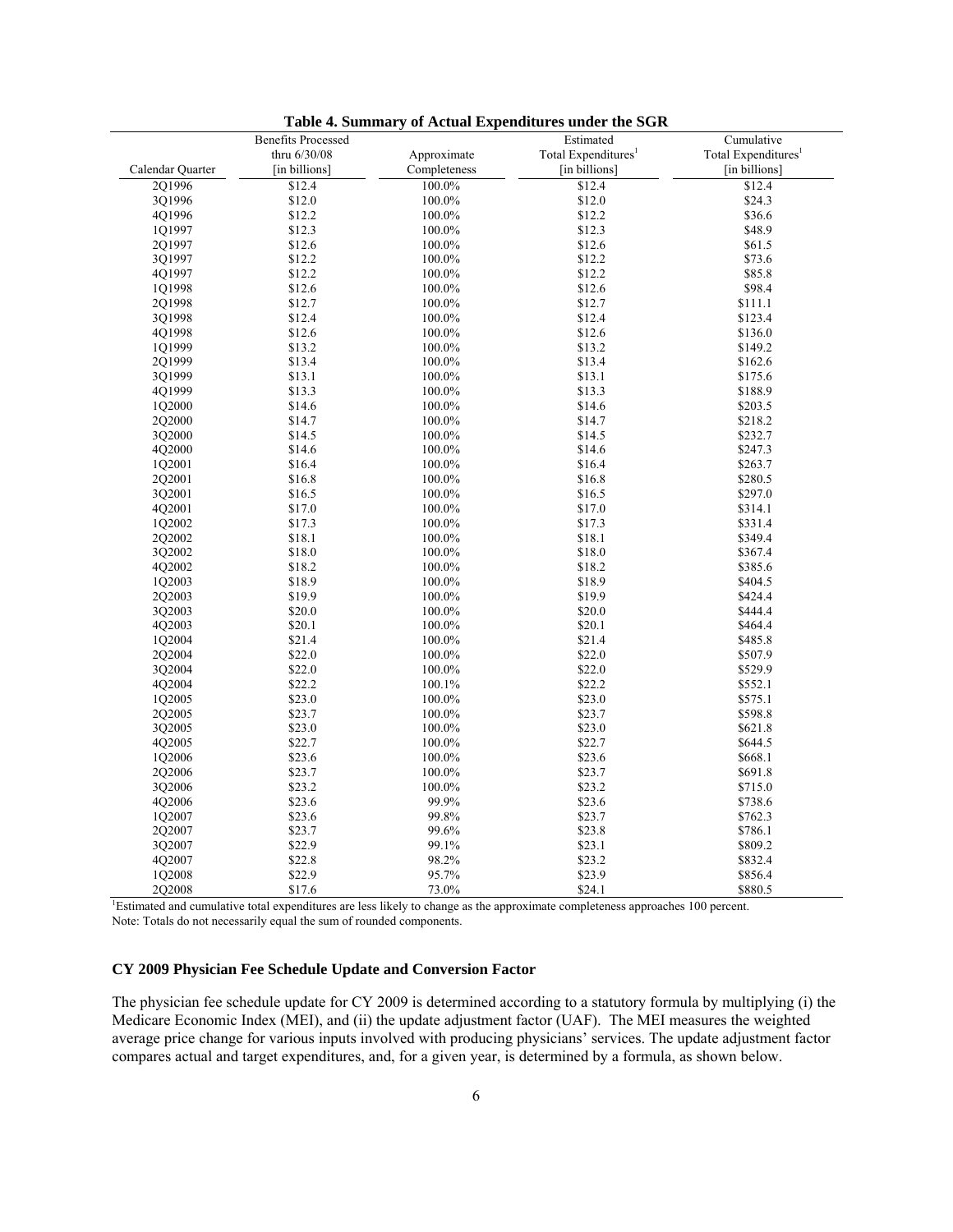$$
UAF_{2009} = \frac{Target_{2008} - Actual_{2008}}{Actual_{2008}} \times 0.75 + \frac{Target_{4/96-12/08} - Actual_{4/96-12/08}}{Actual_{2008} \times (1 + SGR_{2009})} \times 0.33
$$

Substituting the estimated figures from tables 1, 3, and 4, as well as our current projections of actual expenditures for CY 2008 (summarized below) in this formula produces our current estimate of the UAF for 2009:

Target<sub>08</sub> = Estimated Allowed Expenditures for CY 2008 =  $$86.8$  billion ( $$20.8 + $22.3 + $21.6 + $22.1$ ) Actual<sub>08</sub> = Estimated Actual Expenditures for CY 2008 =  $$94.4$  billion Target  $4/96-12/08$ =Estimated Cumulative Allowed Expenditures from  $4/1/96 - 12/31/08 = $863.7$  billion Actual<sub>4/96-12/08</sub>=Estimated Cumulative Actual Expenditures from  $4/1/96 - 12/31/08 = $926.8$  billion  $SGR_{2009}$ =Estimated Sustainable Growth Rate for 2009 = 7.4 percent or 0.074

$$
UAF_{2009} = \frac{86.8 - 94.4}{94.4} \times 0.75 + \frac{863.7 - 926.8}{94.4 \times 1.074} \times 0.33 = -0.266 = -26.6\%
$$

Since section  $1848(d)(3)(D)$  of the Act does not allow the update adjustment factor for a given year to be greater than 3.0 percentage points nor less than −7.0 percentage points, the UAF for 2009 is −7.0 percentage points.

The 2009 contribution to the 2009 physician fee schedule update is determined by aggregating (i) the MEI, which was 1.6 percent as shown in Table 6, and (ii) the update adjustment factor of −7.0 percent. This produces a 2009 update of −5.5 percent (0.945=1.016 x 0.930).

On July 15, 2008, the Medicare Improvements for Patients and Providers Act of 2008 (MIPPA) was signed into law. Section 131 of this Act provides an update to the Medicare physician fee schedule conversion factor of 1.1 percent (1.0110) for 2009. This update replaces the calculated update of −5.5 percent and is applied to the CY 2008 physician fee schedule conversion factor to determine the CY 2009 conversion factor.

Section  $1848(c)(2)(B)(ii)$  of the Act requires that we make changes to relative value units (RVUs) in a budgetneutral manner. We ensure budget neutrality either by adjusting the conversion factor, rescaling the relative value units directly, or applying a separate scaling factor to the relative value units when calculating payments. For 2009, we are ensuring budget neutrality by adjusting the conversion factor by 0.08 percent (1.0008).

The most recent 5-year review of work RVUs was implemented in 2007 and 2008. Based on this review, a budget neutrality adjustment of −11.94 percent was applied to the work RVUs in 2008. Section 133 of MIPPA specifies that the budget neutrality adjustment for this purpose shall be applied to the conversion factor beginning in 2009. To satisfy this requirement, a budget neutrality adjustment factor of −6.41 percent (0.9359) is incorporated into the calculation of the 2009 conversion factor.

As shown in table 5, applying (i) the 2009 update, (ii) the 2009 budget neutrality adjustment, and (iii) the 5-year review budget neutrality adjustment to the CY 2008 conversion factor produces a conversion factor for CY 2009 of \$36.0666.

| Table 5. CY 2009 Physician Fee Schedule Conversion Factor            |                    |  |
|----------------------------------------------------------------------|--------------------|--|
| CY 2008 Conversion Factor                                            | \$38,0870          |  |
| 2009 Update                                                          | $1.10\%$ (1.0110)  |  |
| 2009 Budget Neutrality Adjustment<br>5-year Review Budget Neutrality | $0.08\%$ (1.0008)  |  |
| Adjustment                                                           | $-6.41\% (0.9359)$ |  |
| CY 2009 Conversion Factor                                            | \$36,0666          |  |

Table 6 lists the historical MEI and physician updates from 1992 through 2009. The physician update reflects a weighted average for 1993 when there were two different updates (one for surgery and one for other services). The